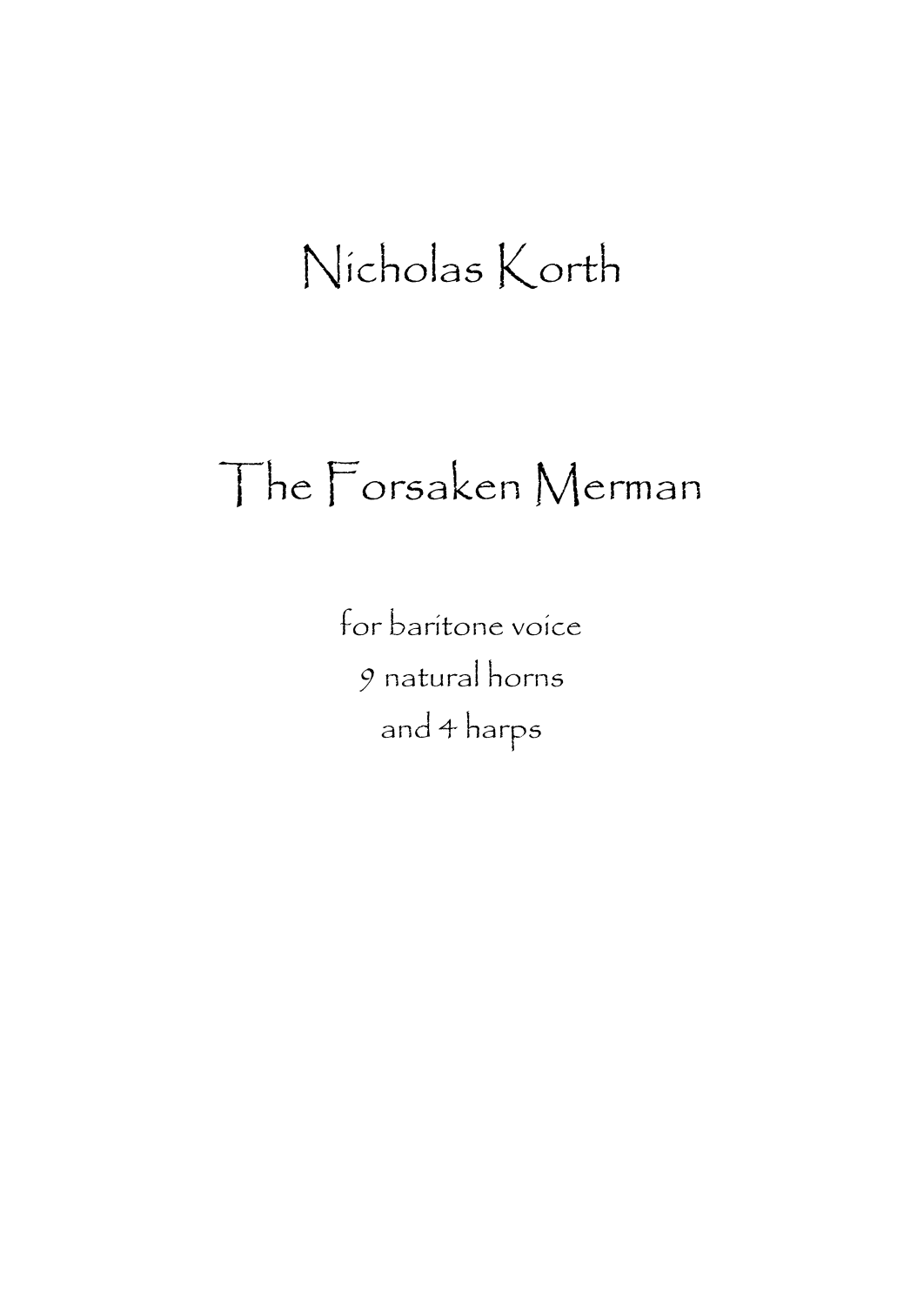**All pitches in this work relate to the natural harmonic series.**

**The notation is an approximation.**

The general pitch is  $A = 440$  Hz.

**Arrows above or below accidentals indicate pitch alterations of approximately a quartertone.**

 $\mathbb{B}$ **or** partially hand stopped:  $\oplus$ **The natural intonation of the horns should not be altered other than when indicated by a marking for fully hand stopped: +**

**The horns are crooked as follows:**

**horns 1 and 2 in F horns 3 and 4 in A**b **alto plus 14 cents horns 5 and 6 in B**§ **(H) basso plus 28 cents horns 7 and 8 in D plus 42 cents horn 9 in F plus 56 cents**

**The horns are thus tuned sharp by degrees and should match the tuning of their written\* middle C's to the harps, as follows:**

> **horns 1 and 2 with the F of harp 1 horns 3 and 4 with the A**b **of harp 2 (which is 14 cents sharp) horns 5 and 6 with the B**§ **of harp 3 (which is 28 cents sharp) horns 7 and 8 with the D of harp 4 (which is 42 cents sharp) horn 9with the F of harp 4 (which is 56 cents sharp)**

**Each harp is tuned specifically and no pedalchanges are utilised. The exact tunings are shown in the parts which are also notated correctly for harp technique. In this score the harps are notated as sounding (apart from most harmonics which sound an octave higher than written).**

**The singer should follow the intonation of the harps and horns.**

**Duration: c.11'30"**

\*as notated in the parts (the score is written in C)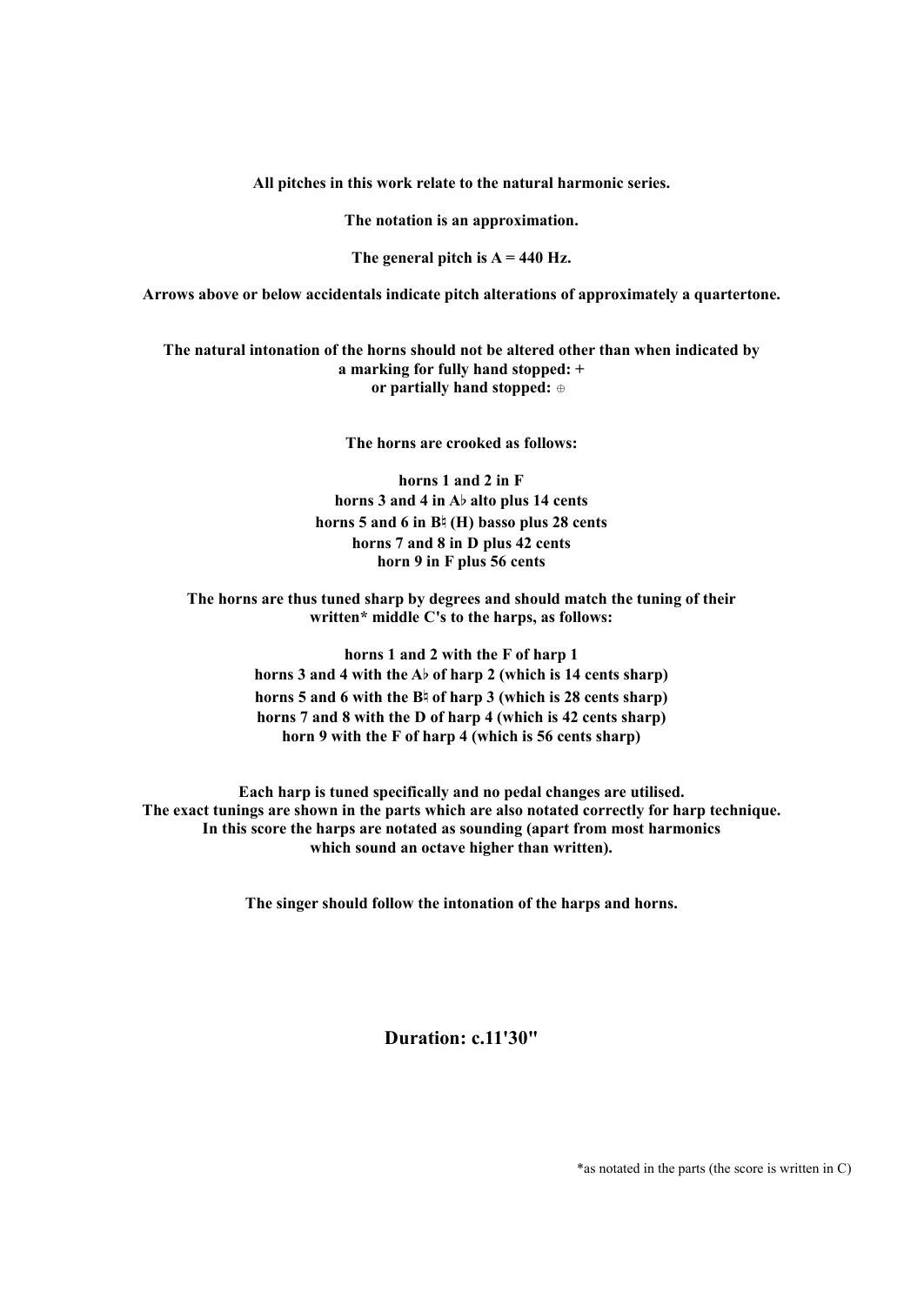*for Michael Thompson*



\*sounding A, a 12th above the written D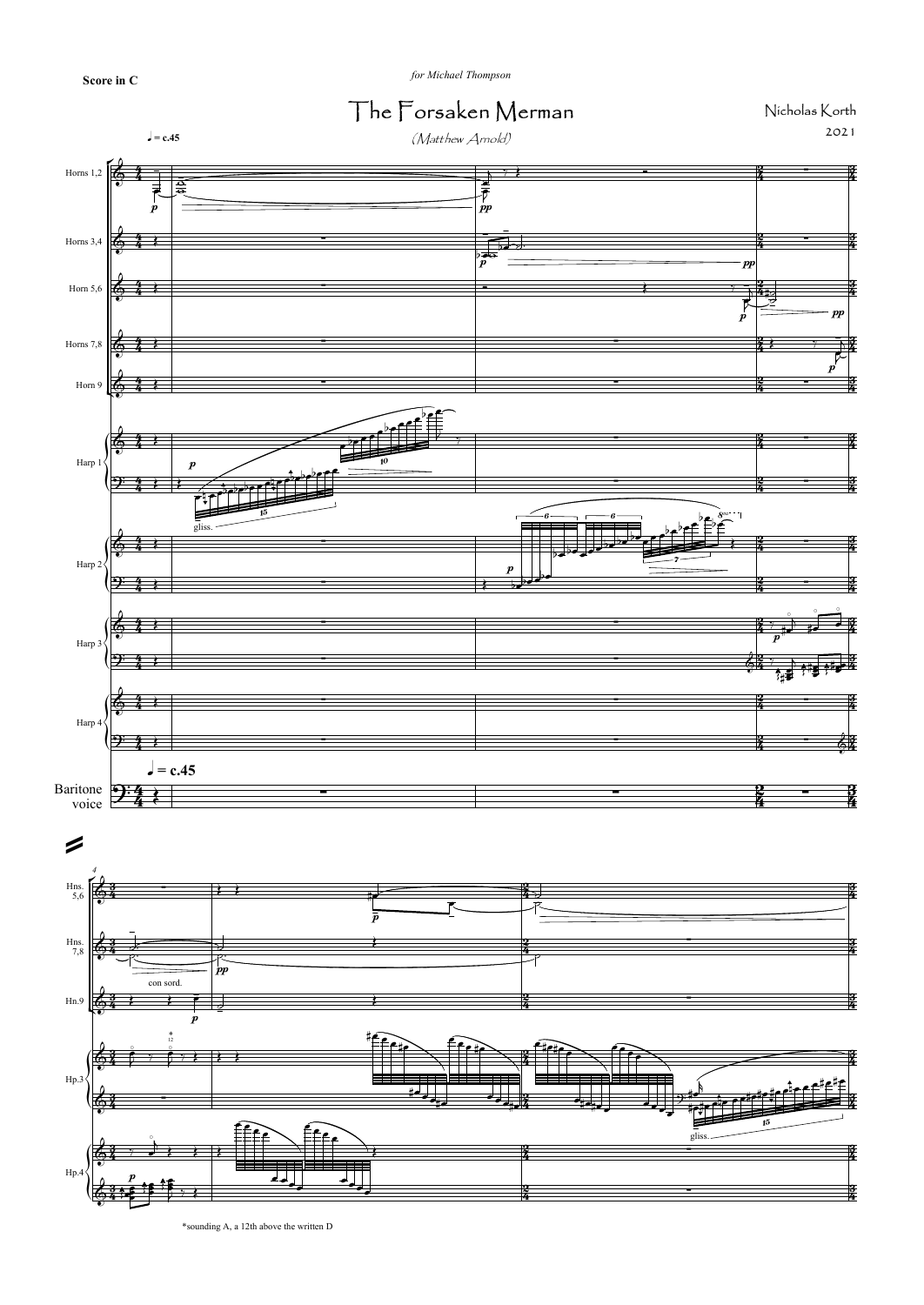



 $\sqrt{2}$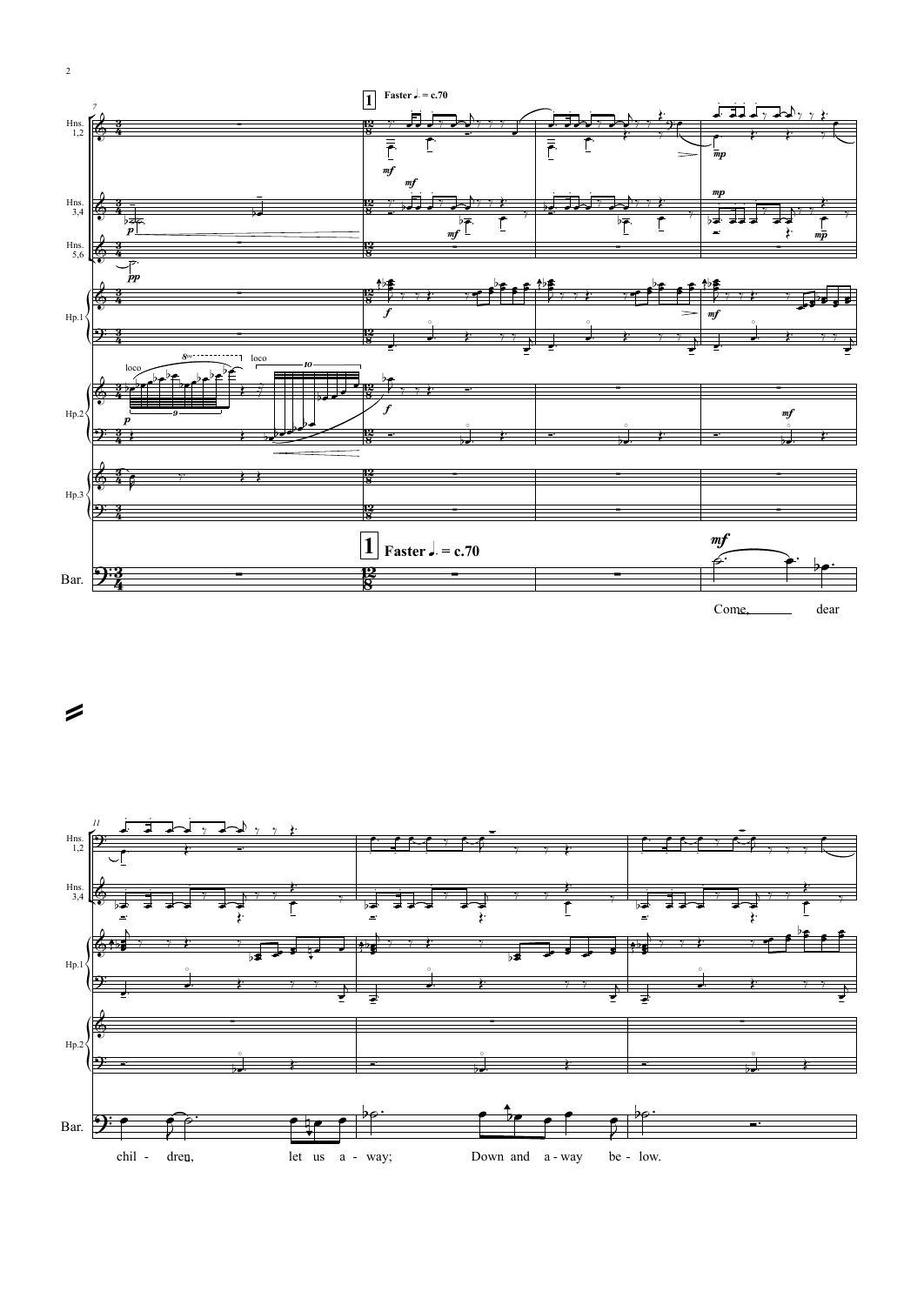

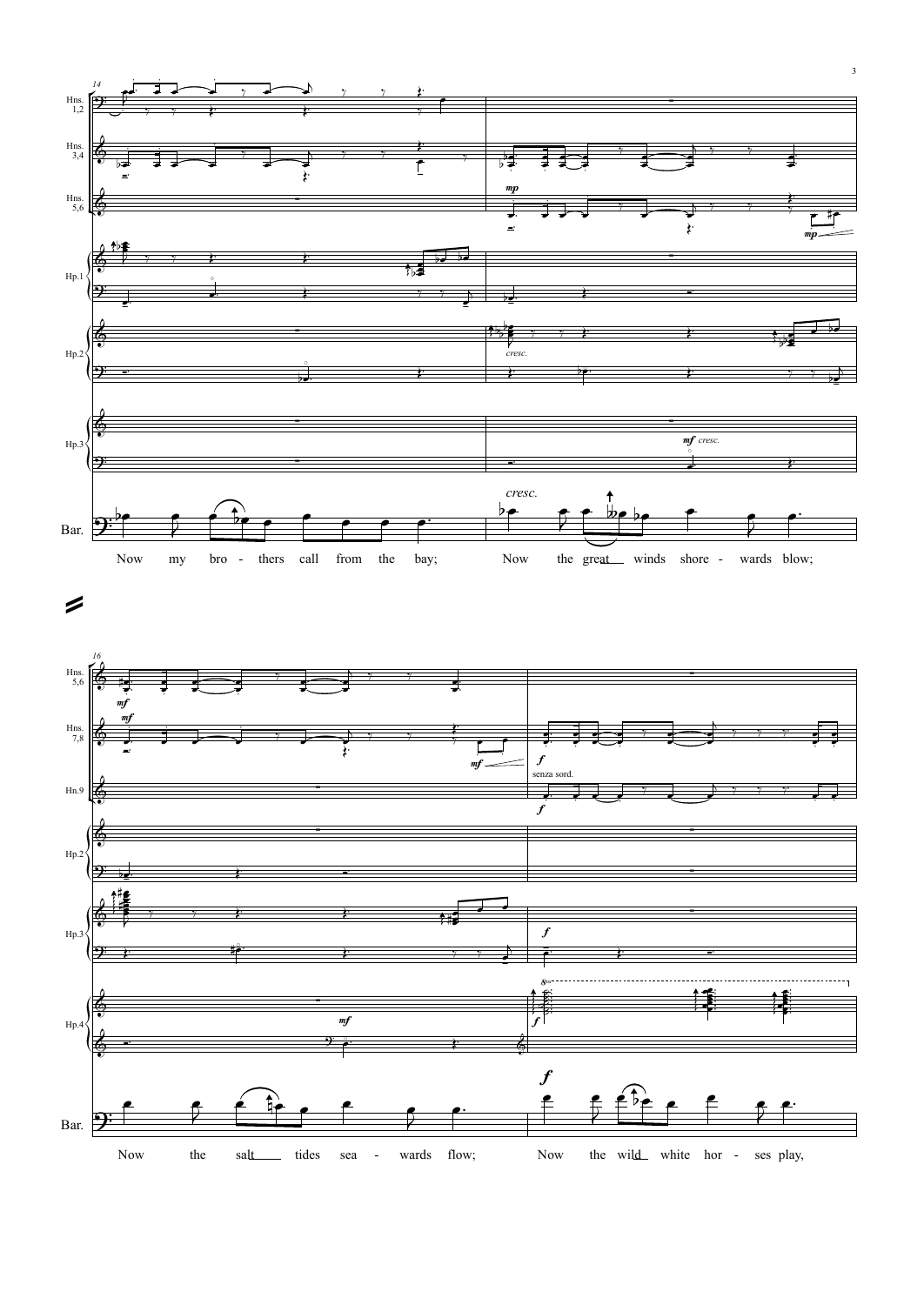

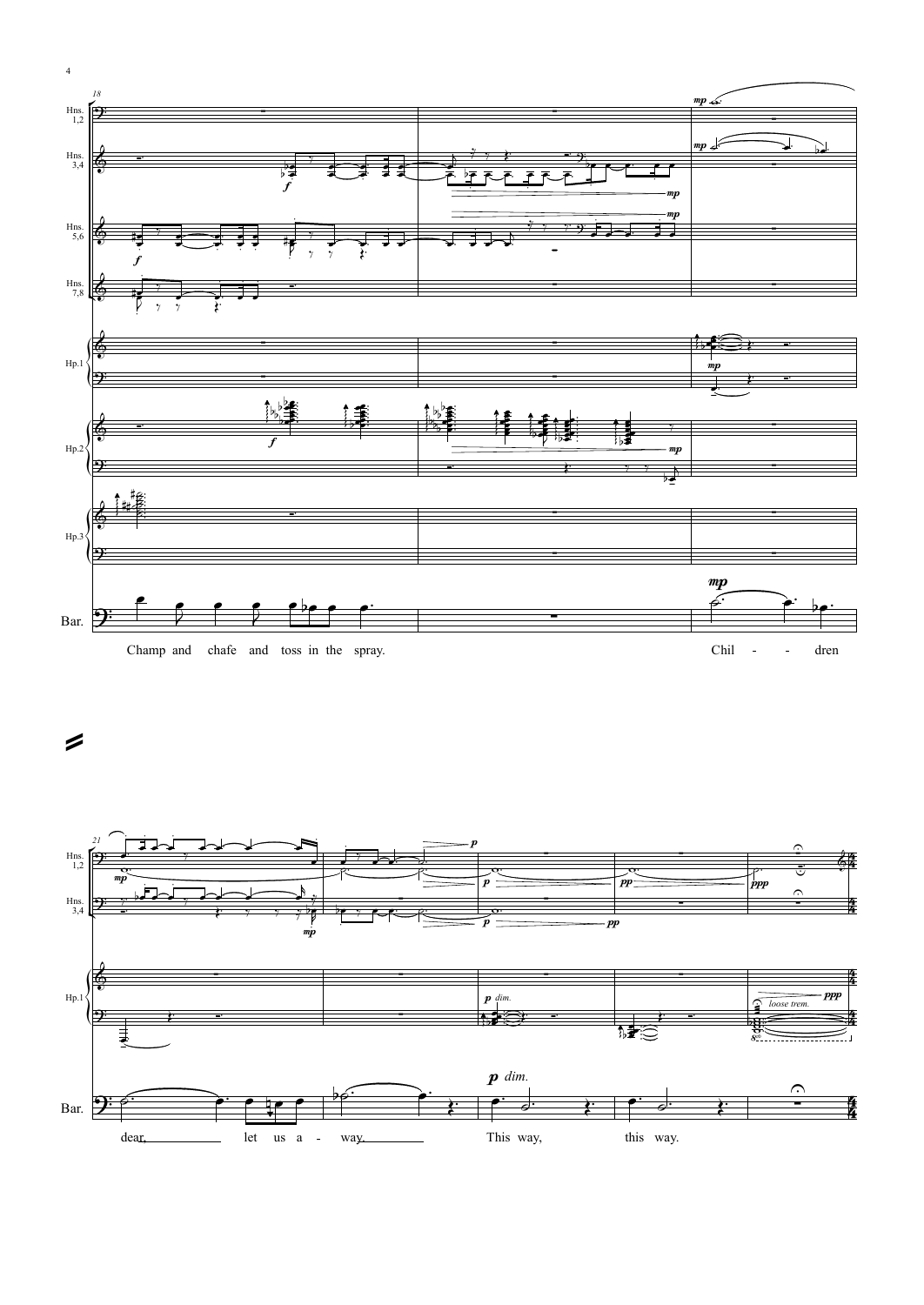



\*sounding A, a 12th above the written D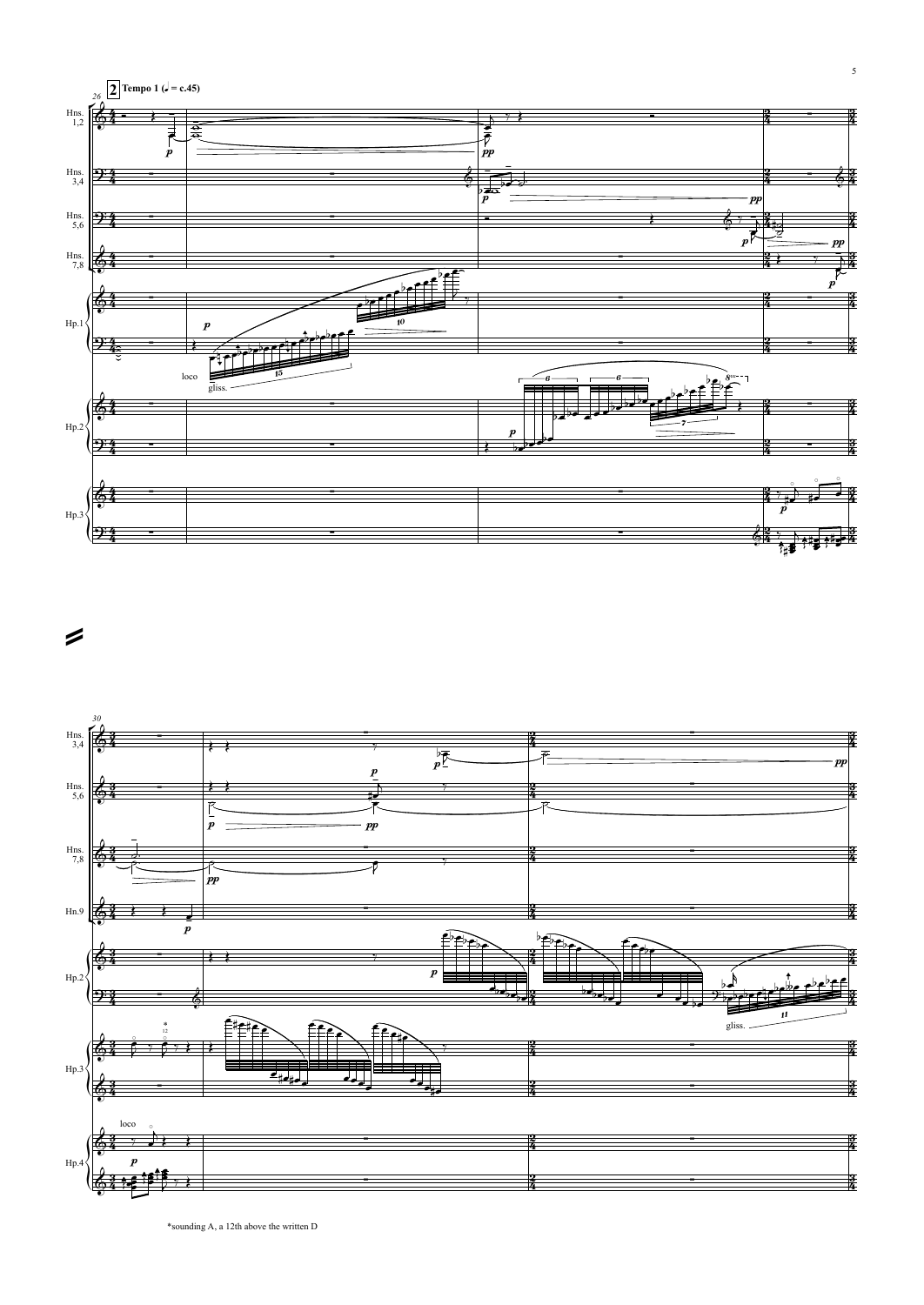

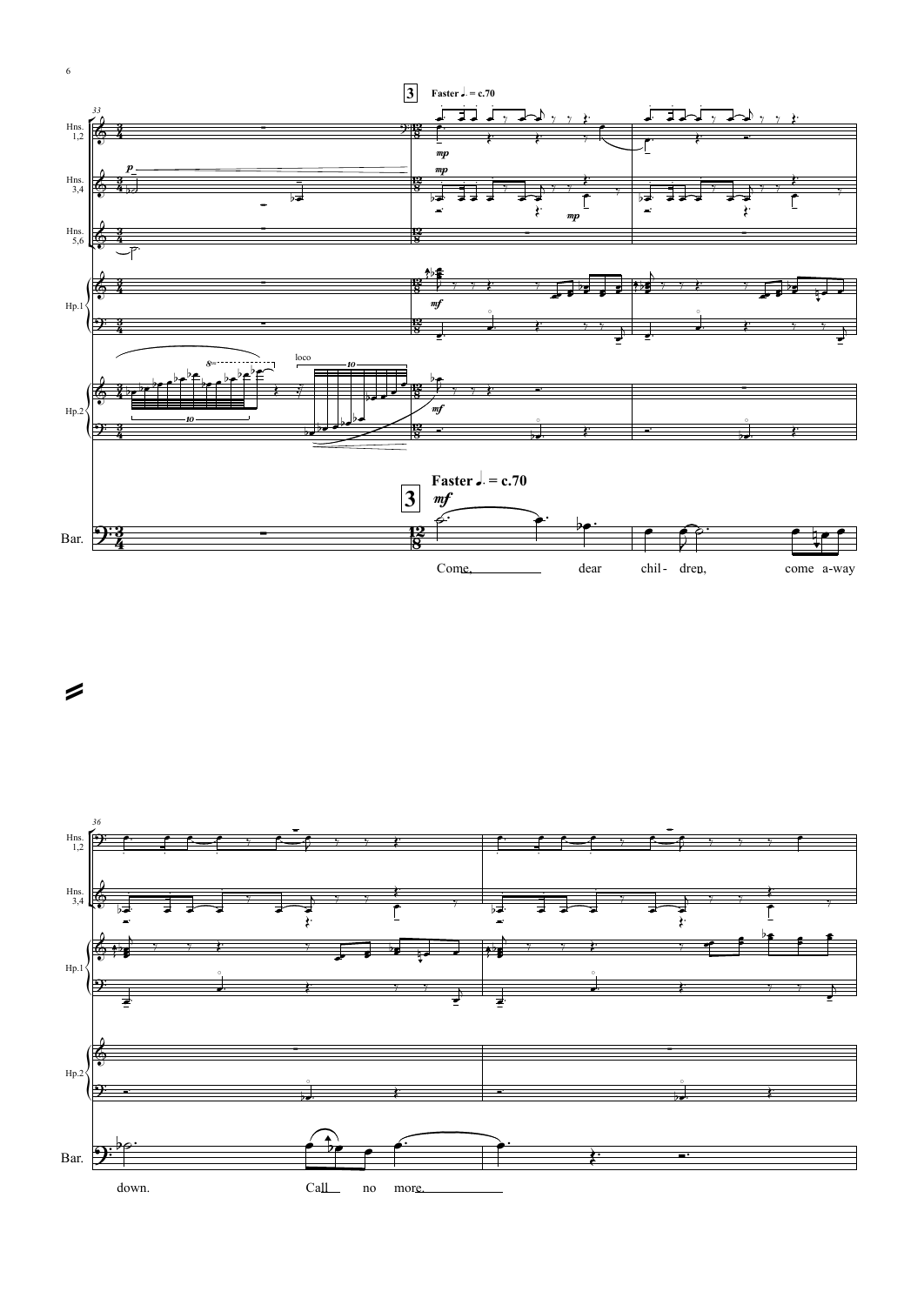

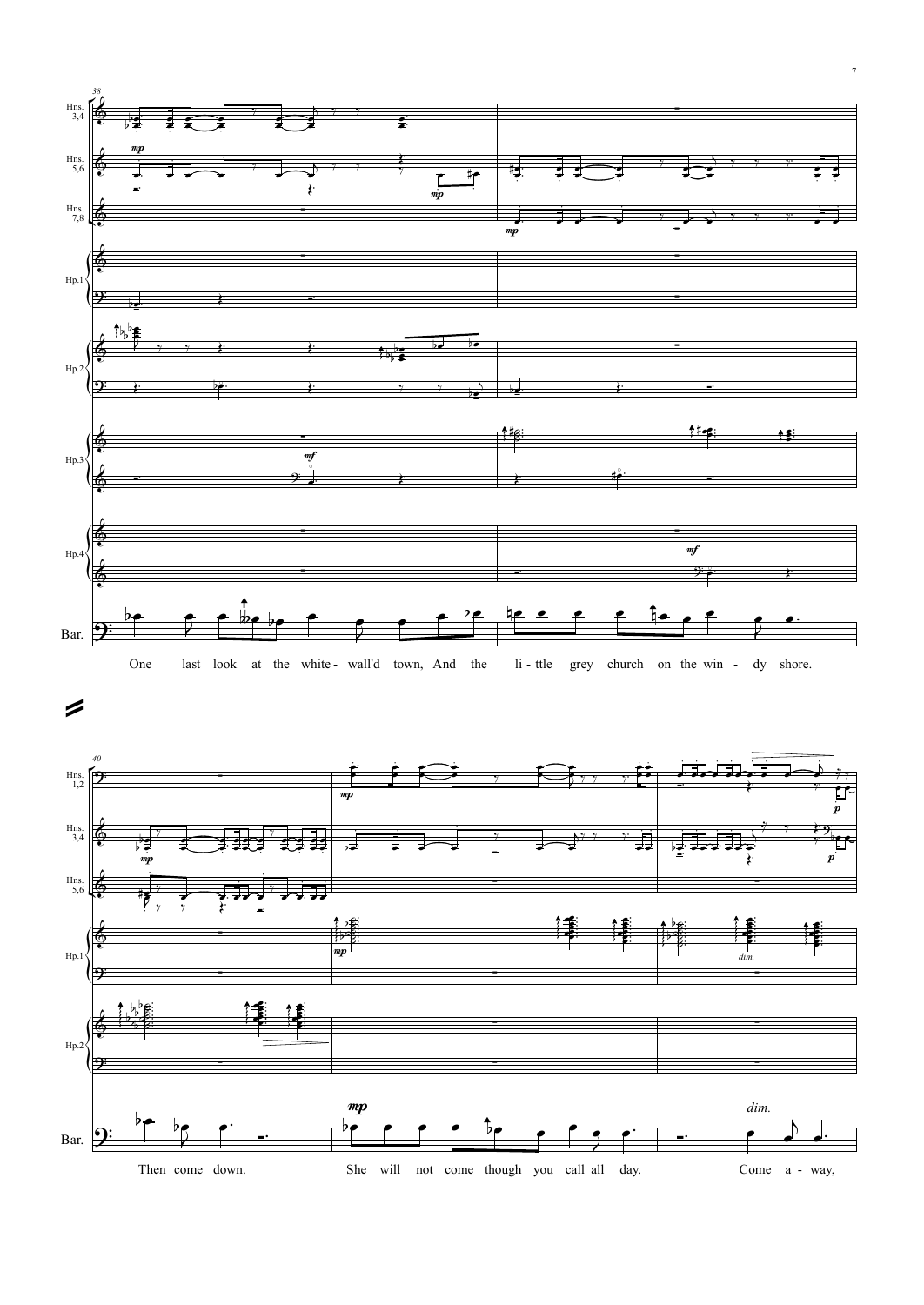

Come a - way.





\*sounding C, a 12th above the written F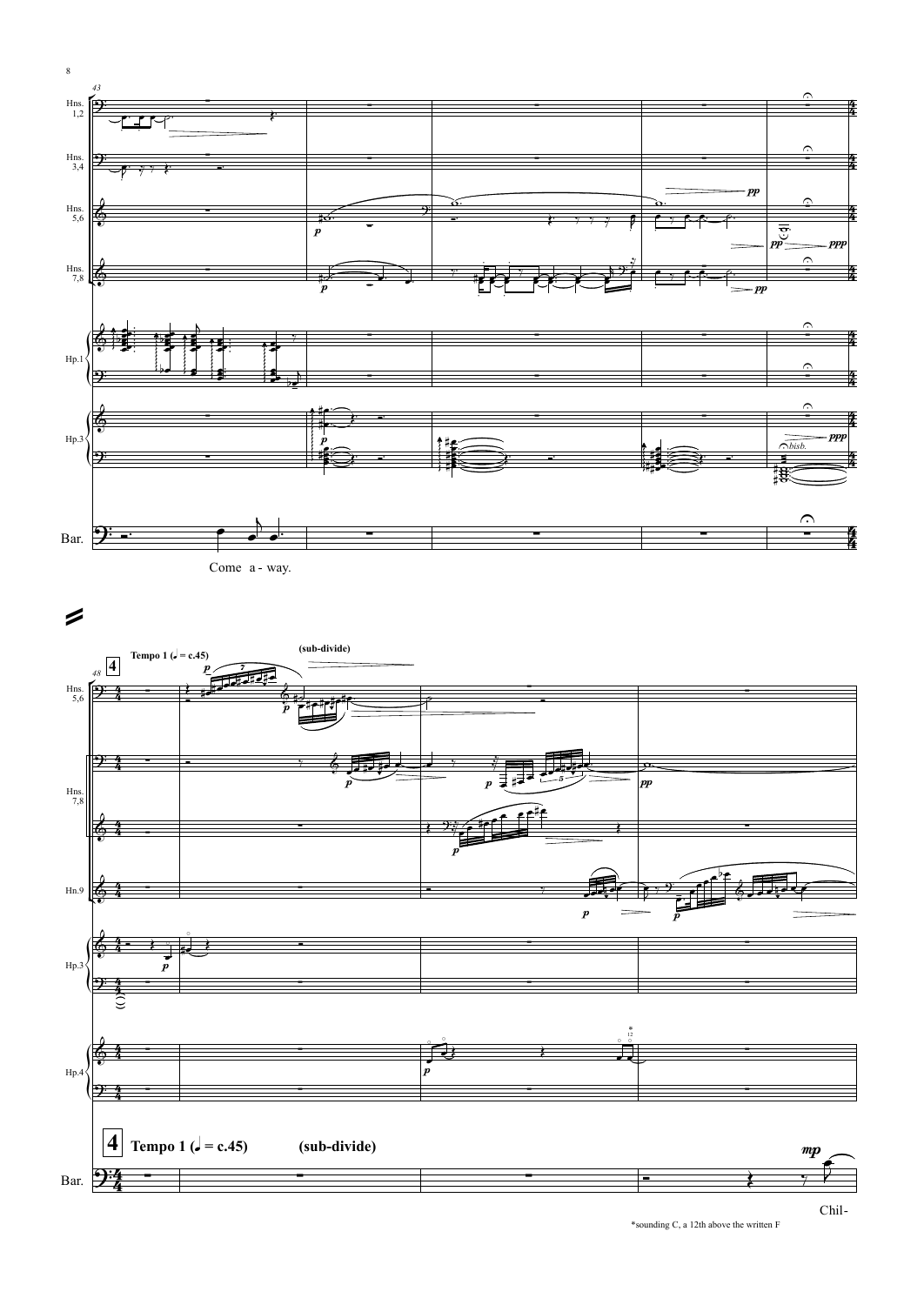





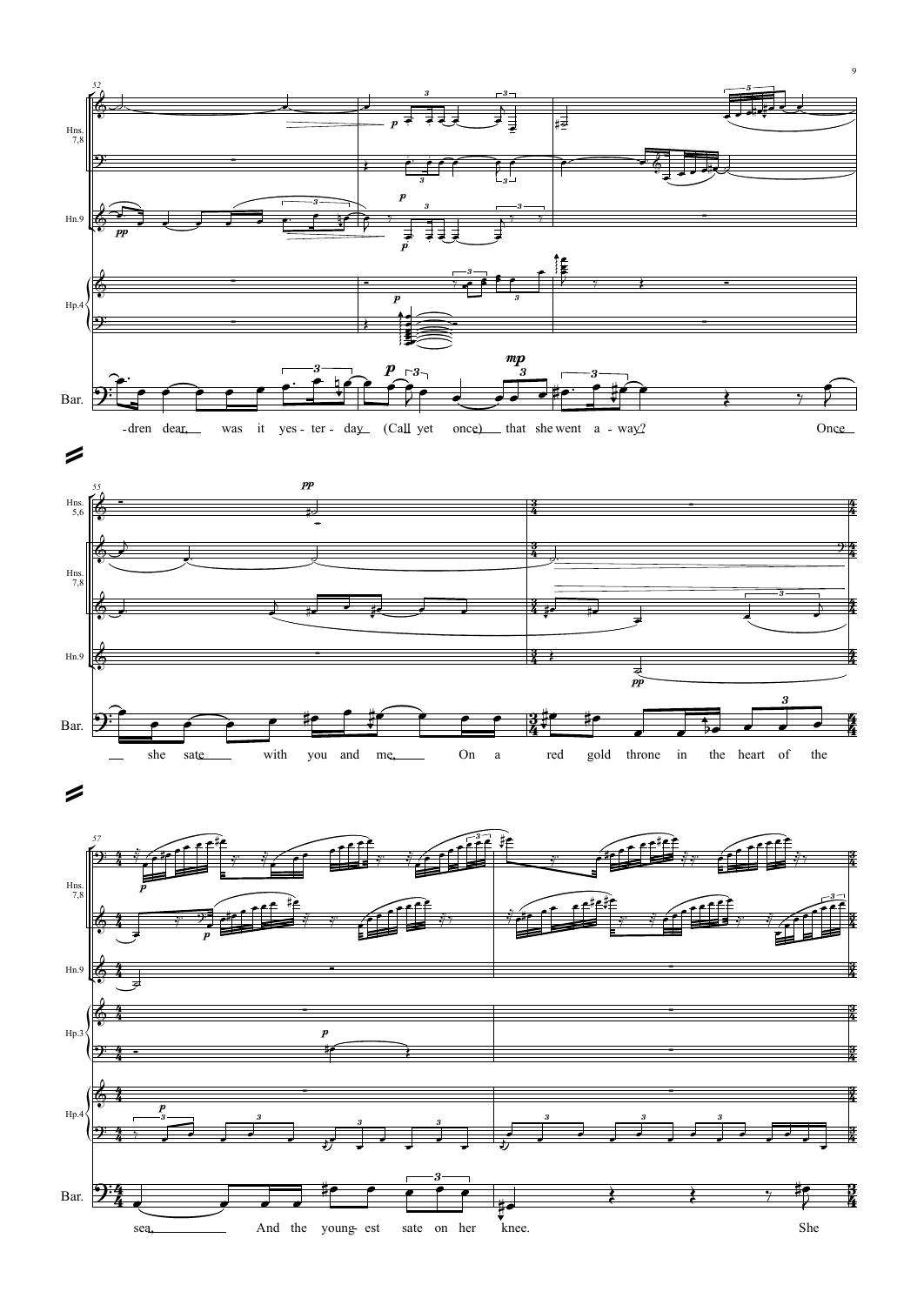

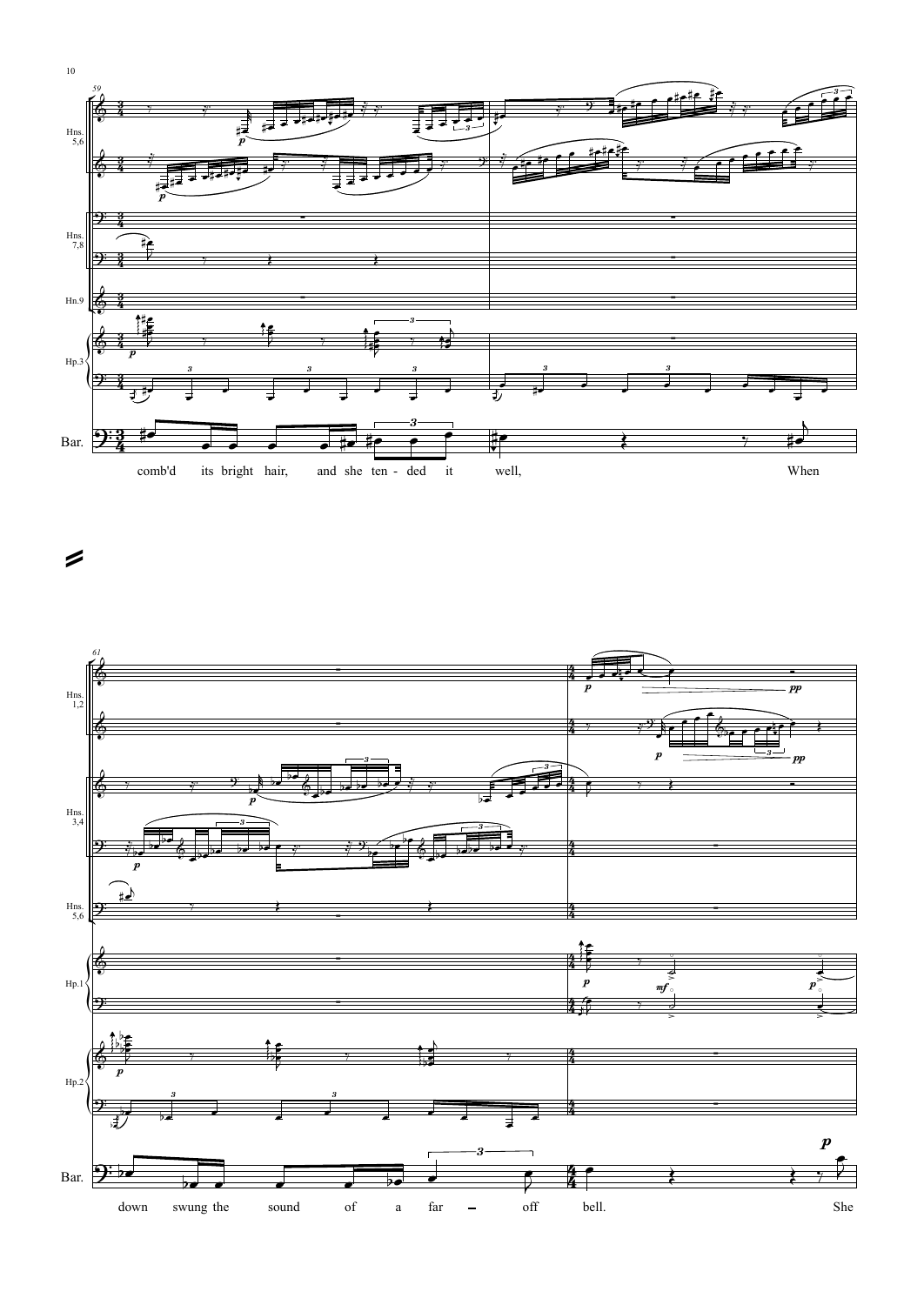



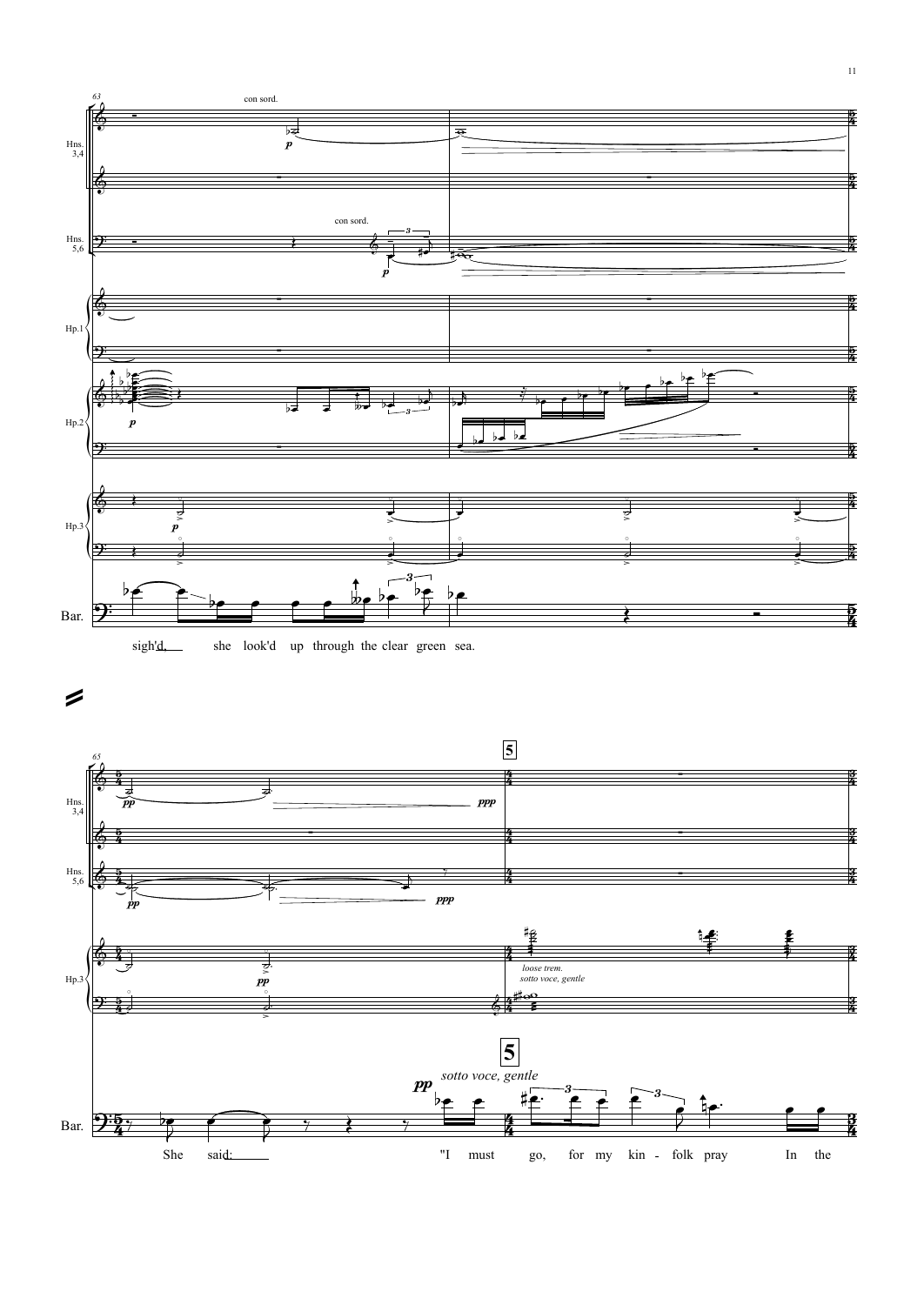



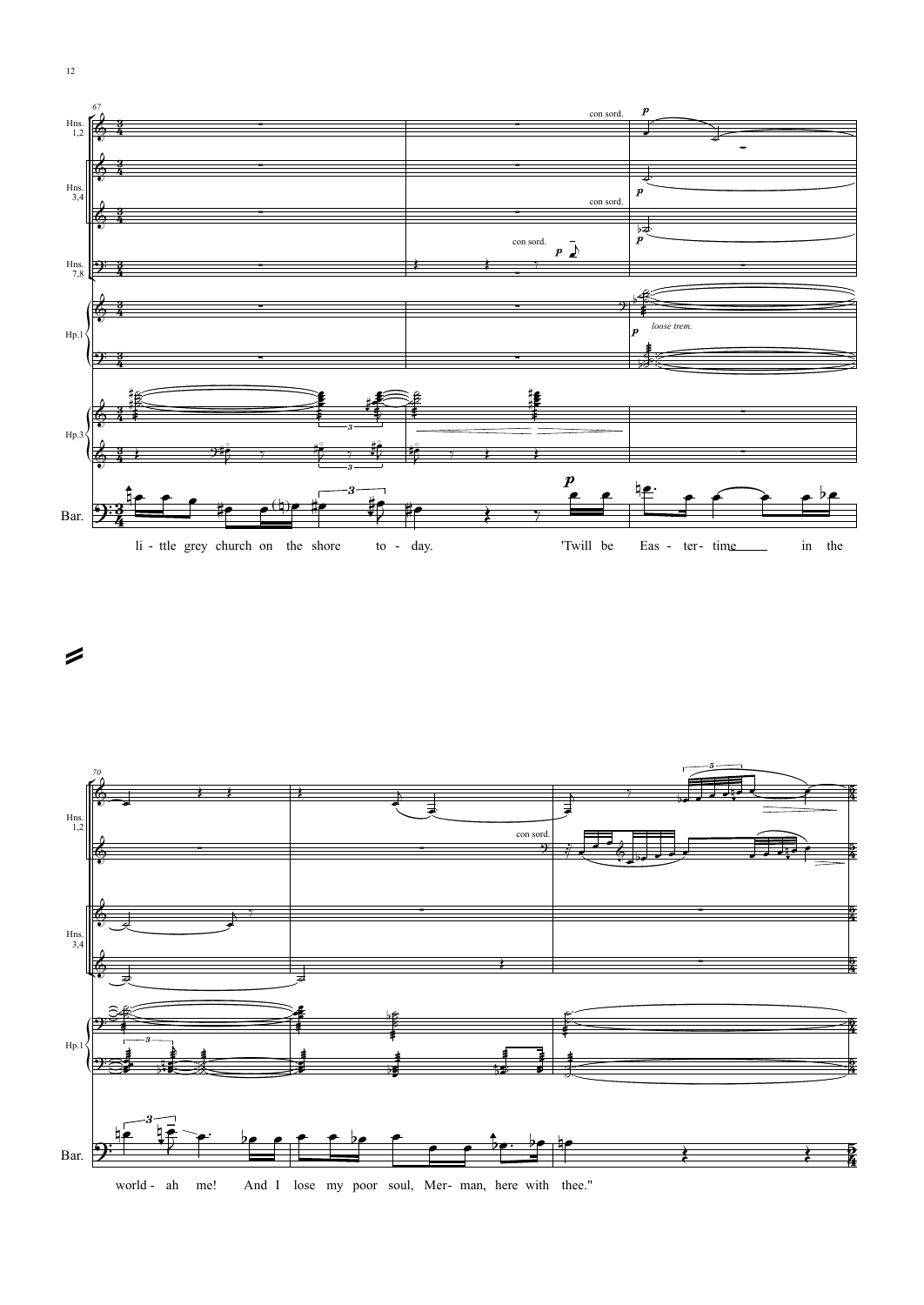

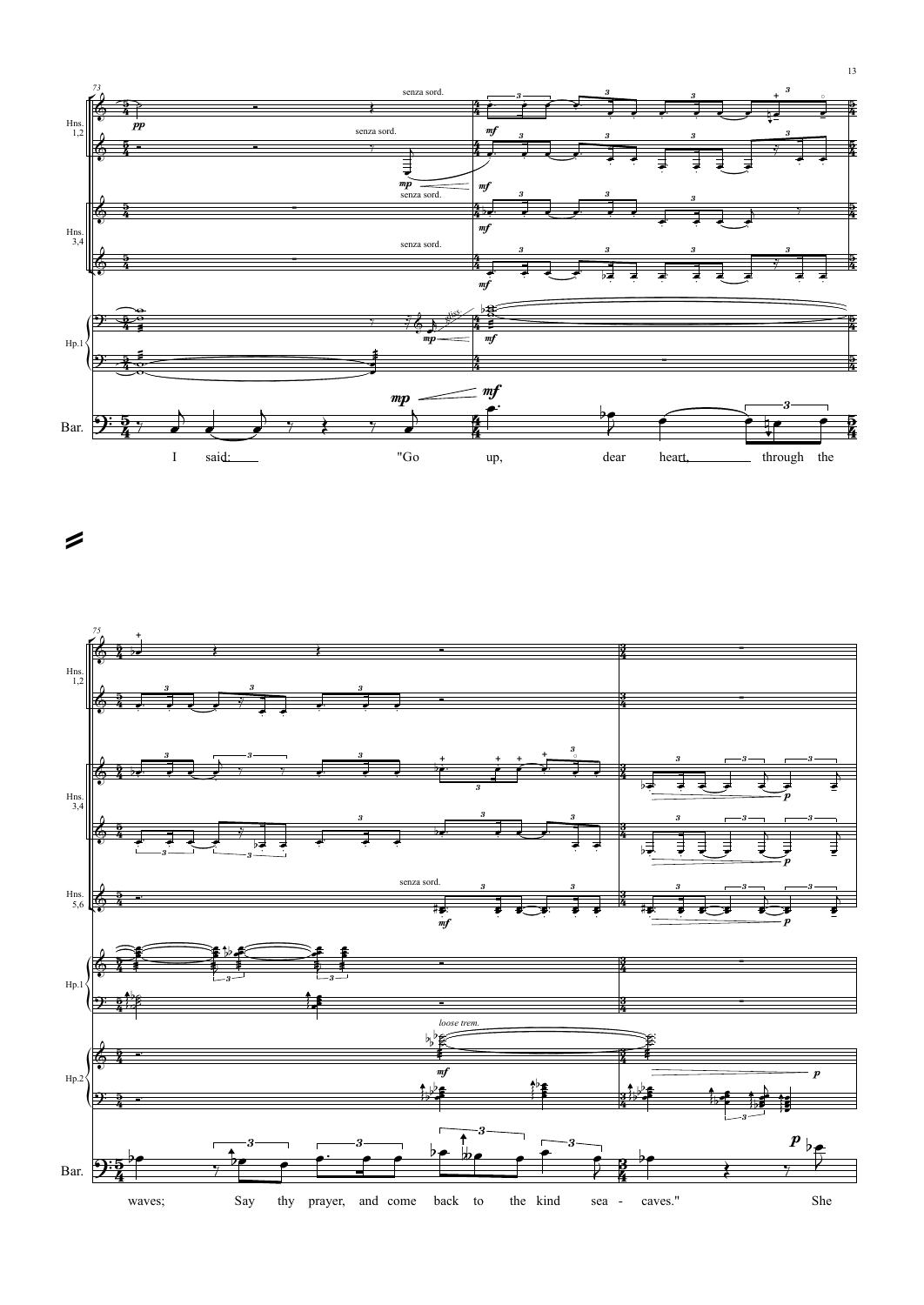

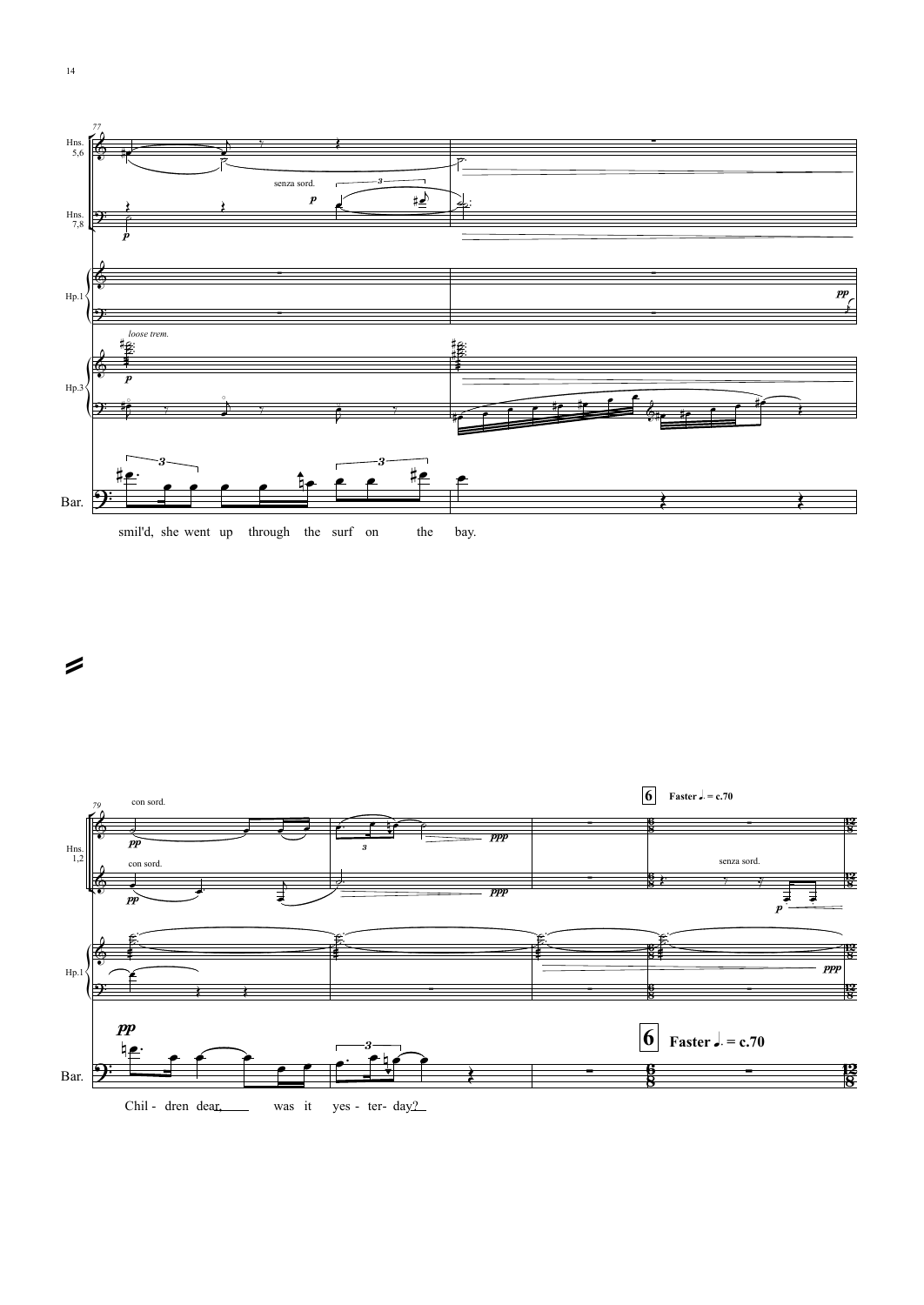

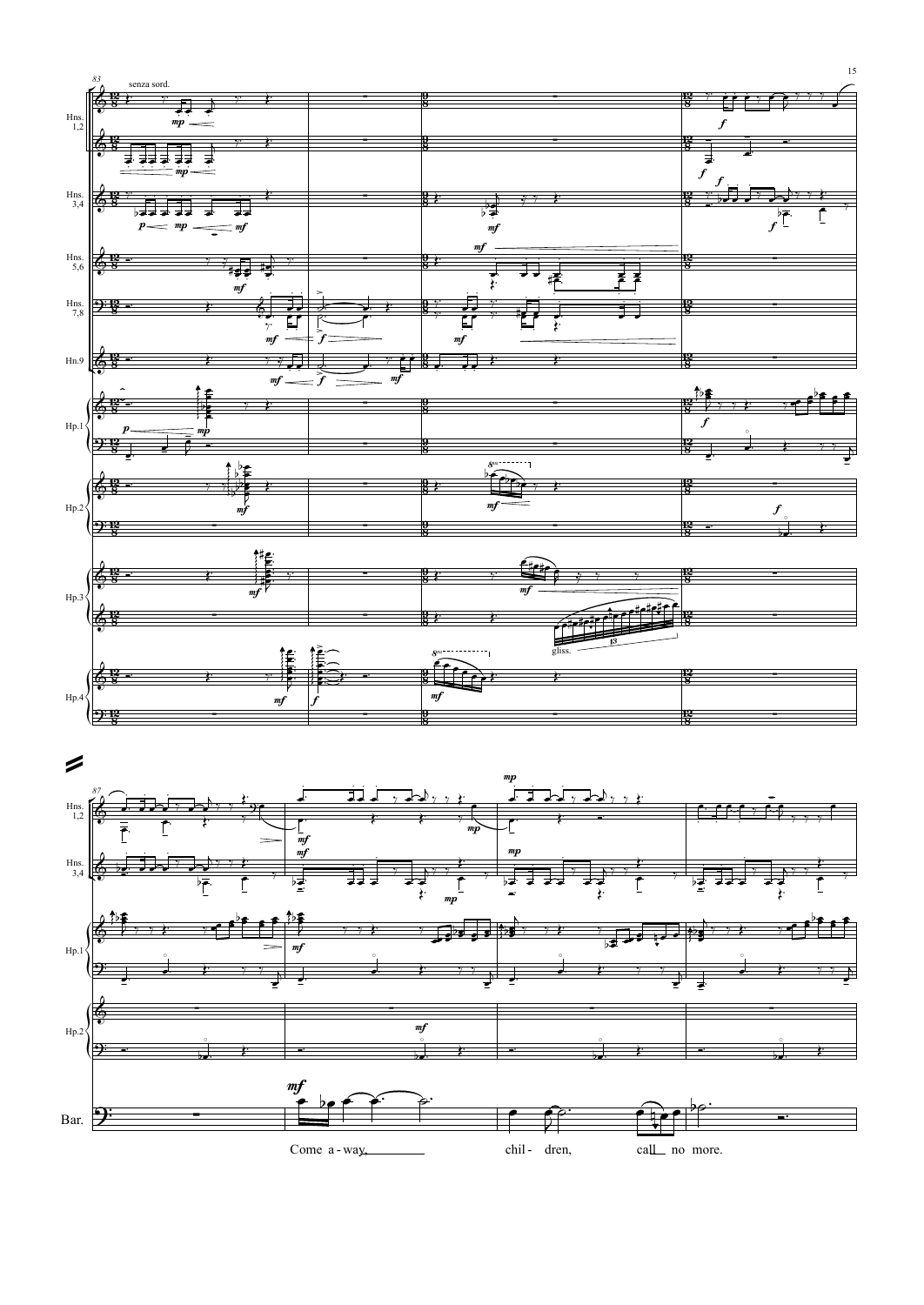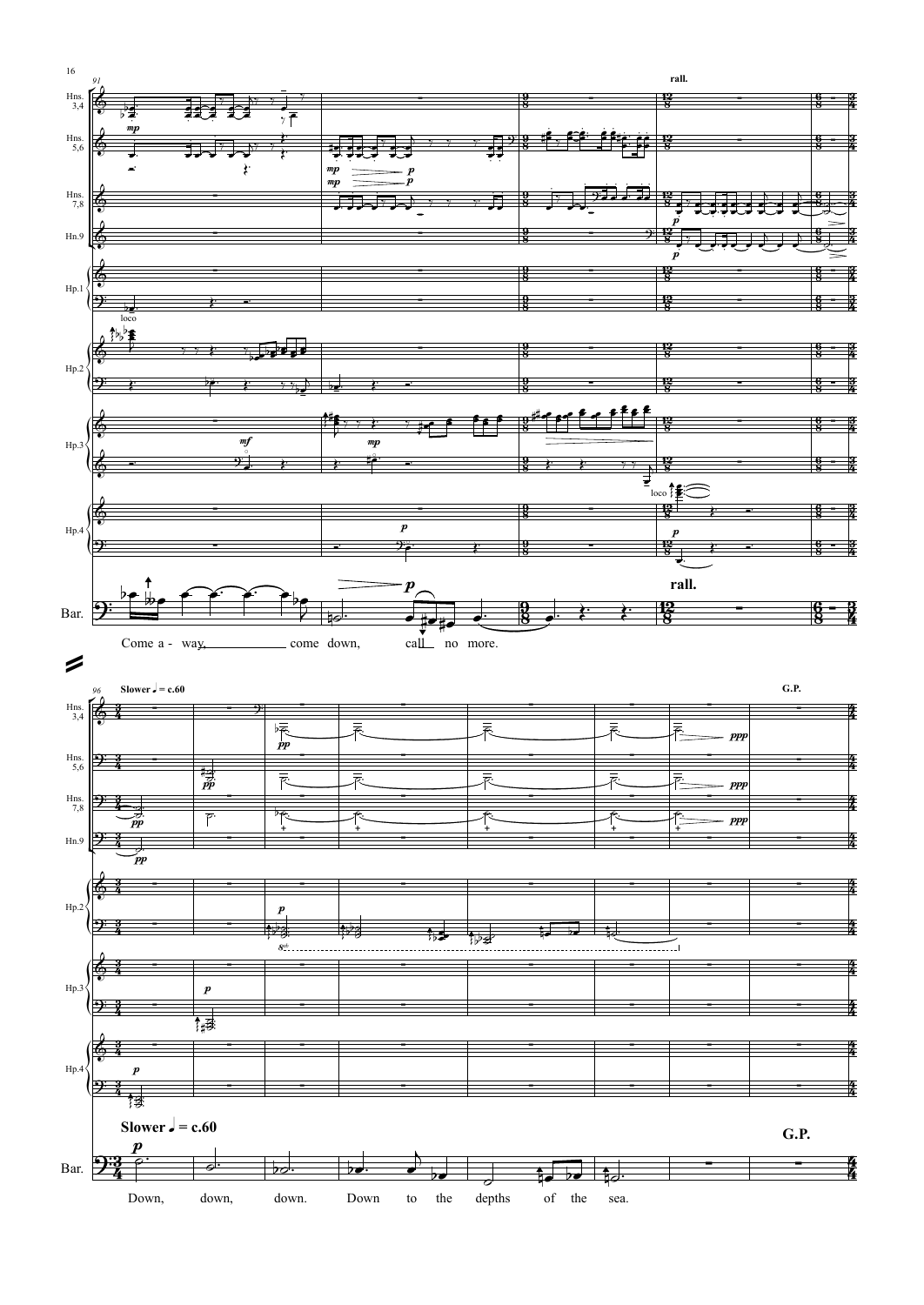

She sits at her wheel in the

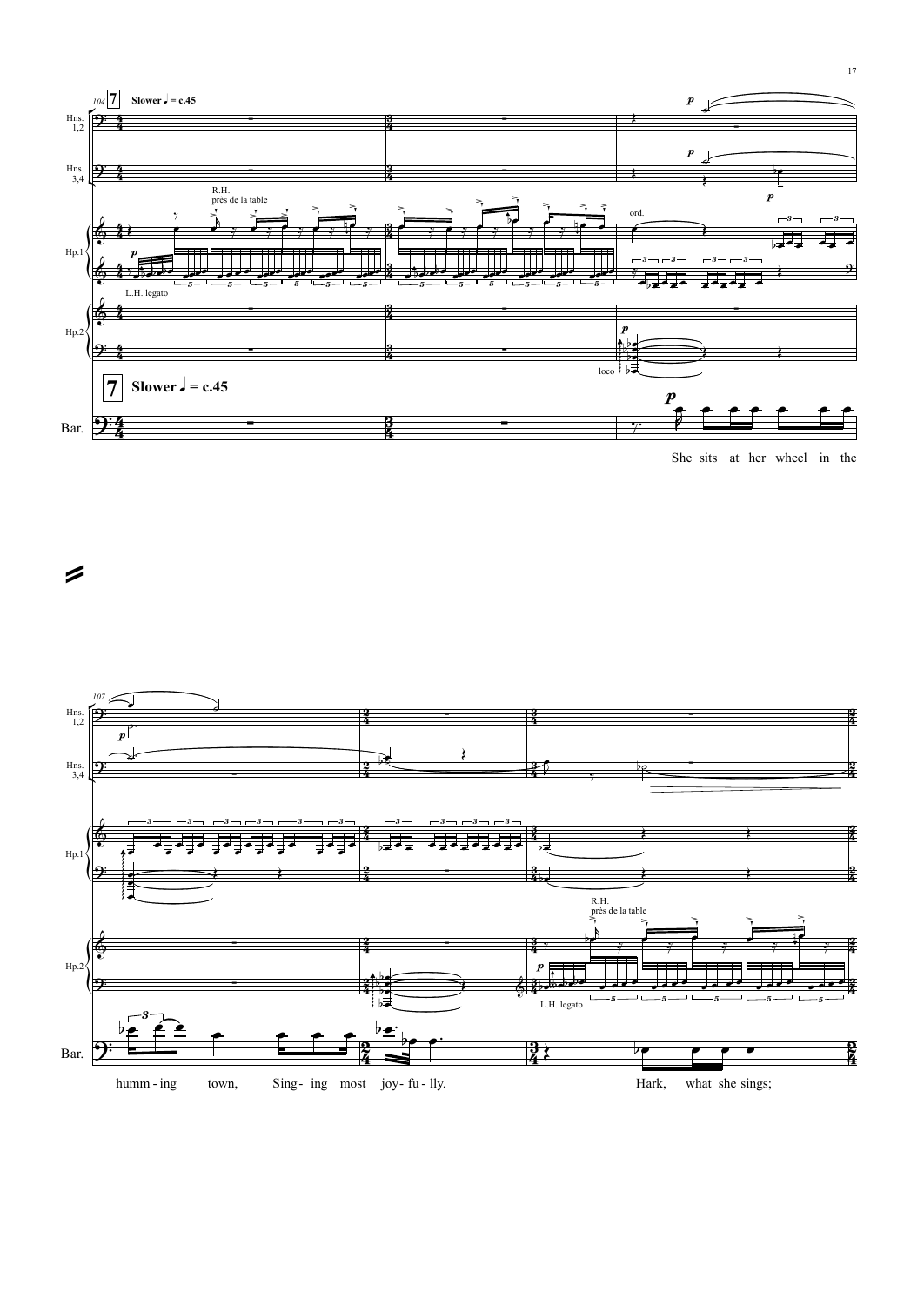



 $\begin{array}{c}\n\mathbf{J} = \mathbf{J} \\
2+2+3\n\end{array}$  $\overline{H}$  $\rightarrow$  $\overline{1}$ मुर्ग بمتلم Ţ.  $\frac{\text{Hns}}{5.6}$  $pp$ 舞  $\overrightarrow{r}$ **UTA** Ź 馬  $\boldsymbol{pp}$  $\frac{\text{Hns}}{7,8}$ Ź Ì.  $\boldsymbol{p}$ 生  $Hp.2$ ▰  $R.H.$  près de la table  $62 +$  $Hp.3$  $m f$  $\boldsymbol{p}$ Ш TT 而 Ш  $\Box$ L.H. legato  $\hbox{\vphantom{1}d}^{\hbox{\scriptsize{b}}}=\hbox{\vphantom{1}d}^{\hbox{\scriptsize{b}}}$  $2+2+3$ Bar.  $\frac{1}{2}$ م!′ è For the priest, and the bell, and the ho  $1y$ well. toy.  $\sim$ 

 $18$ 

 $\boldsymbol{z}$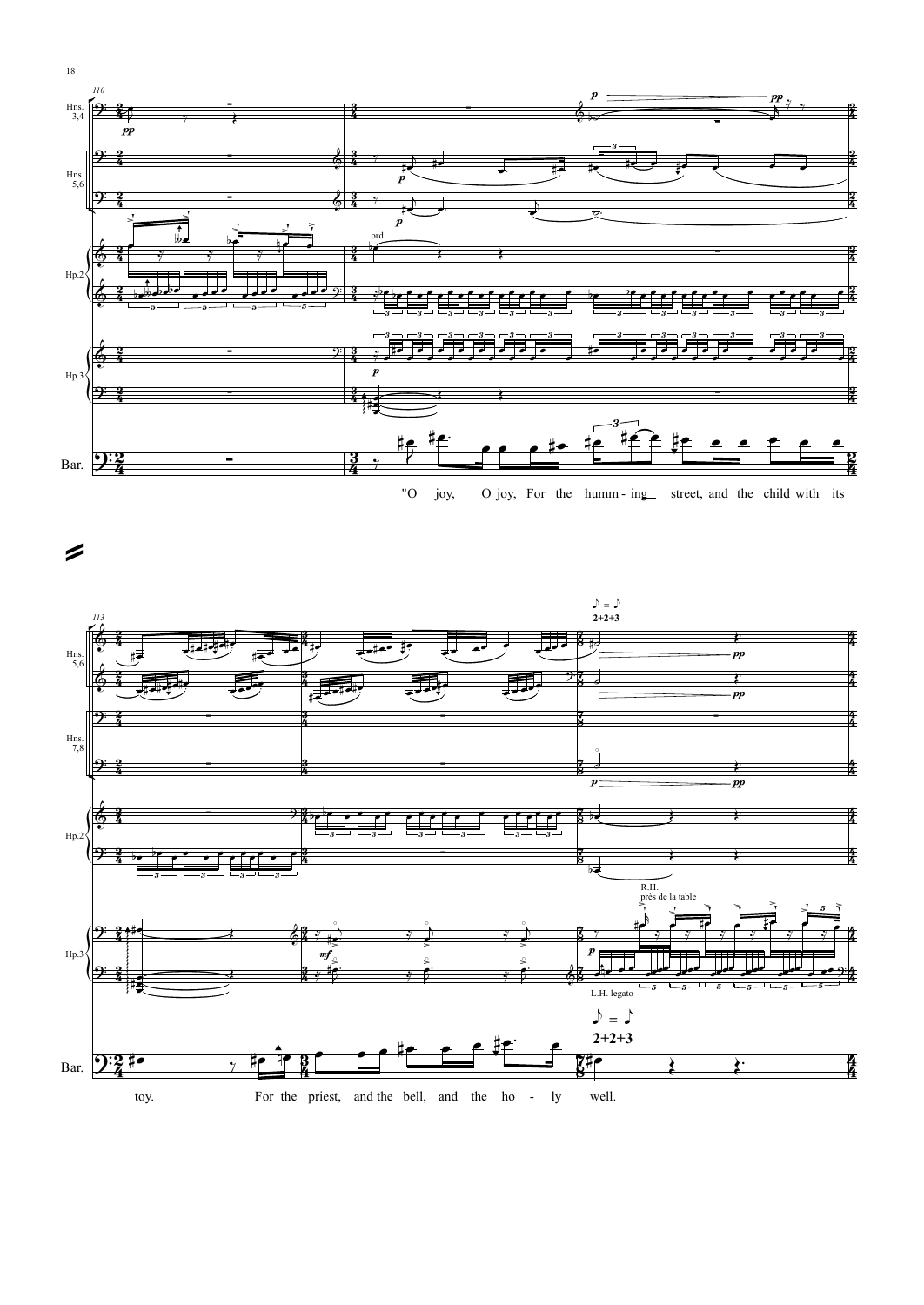

19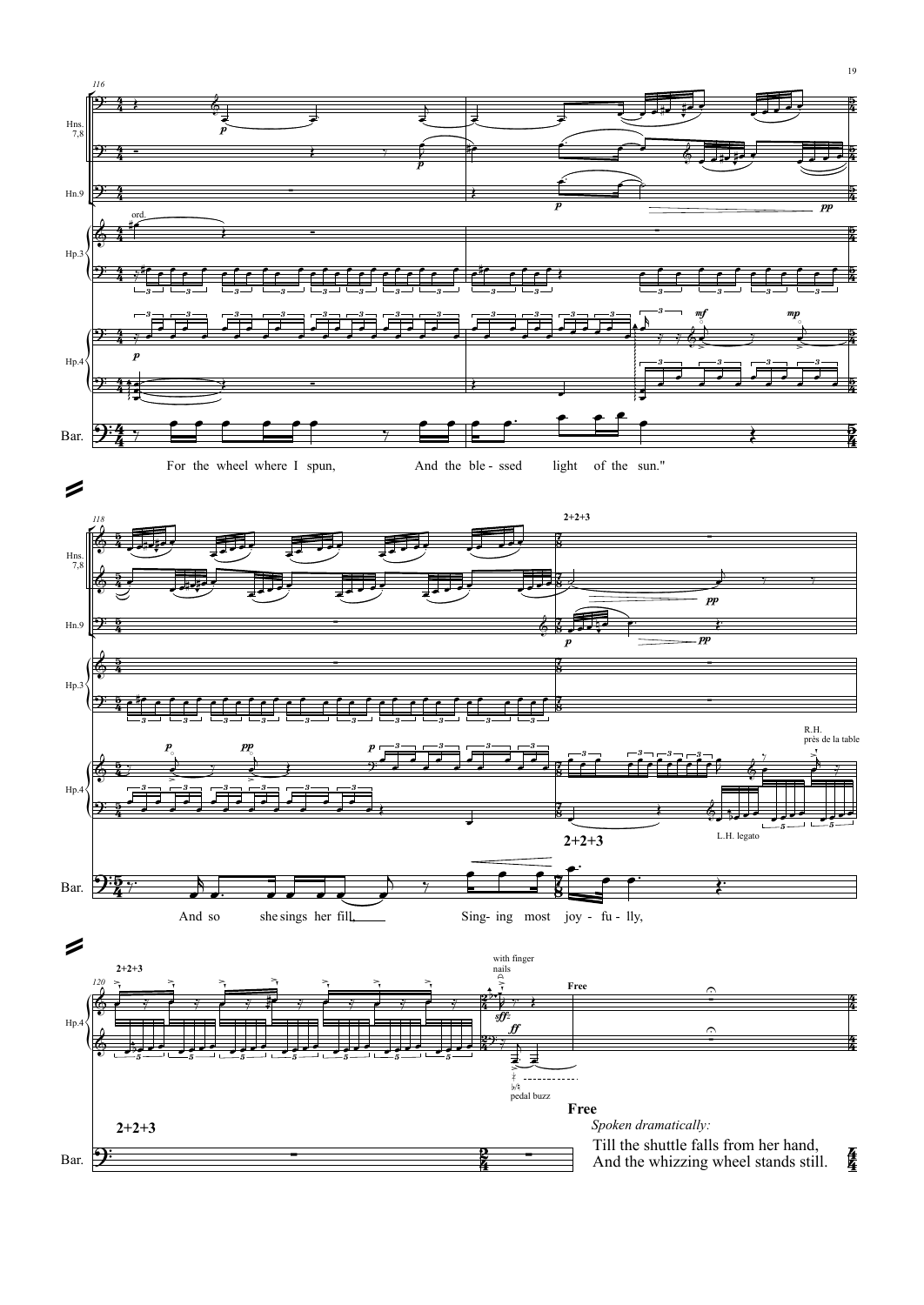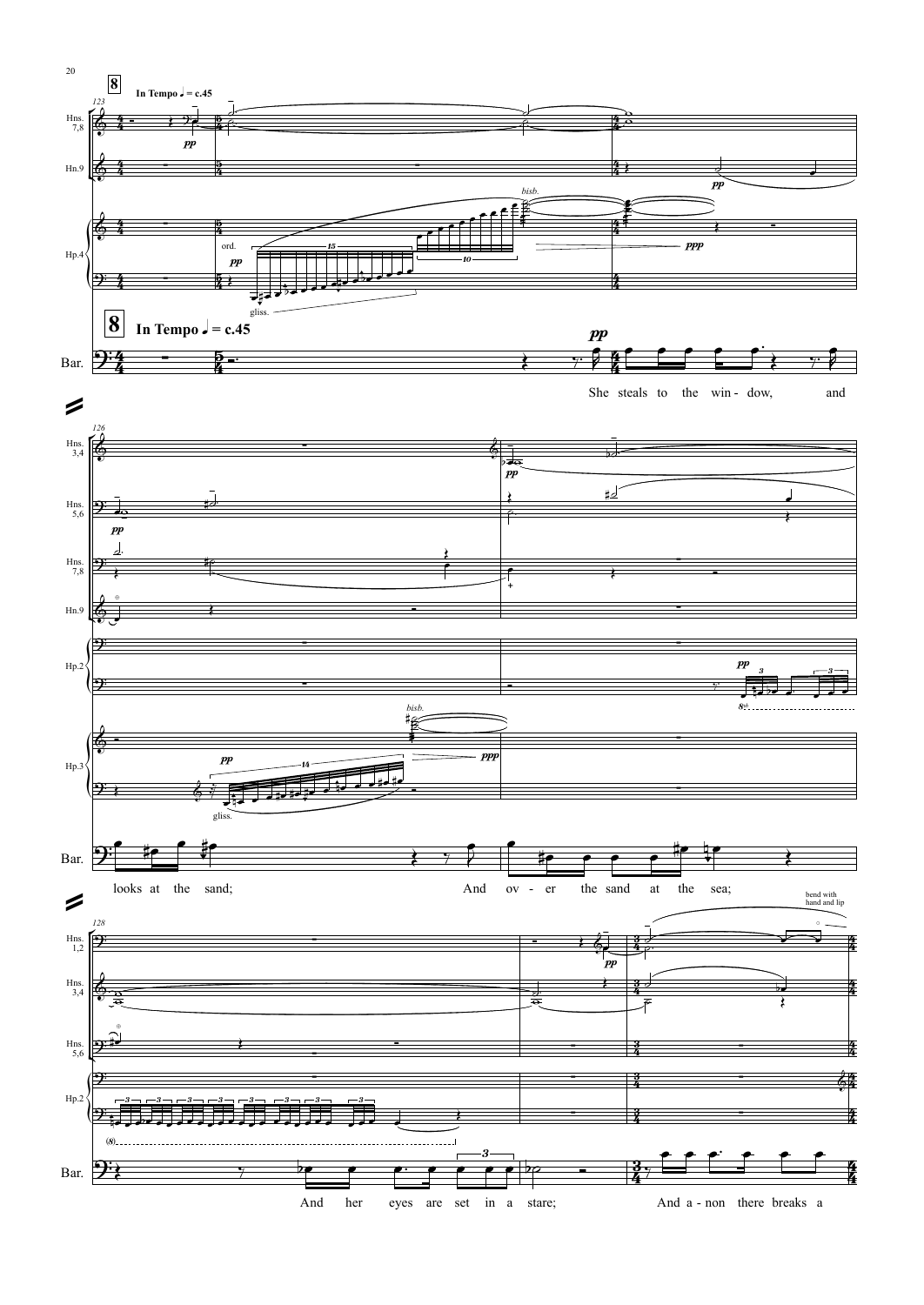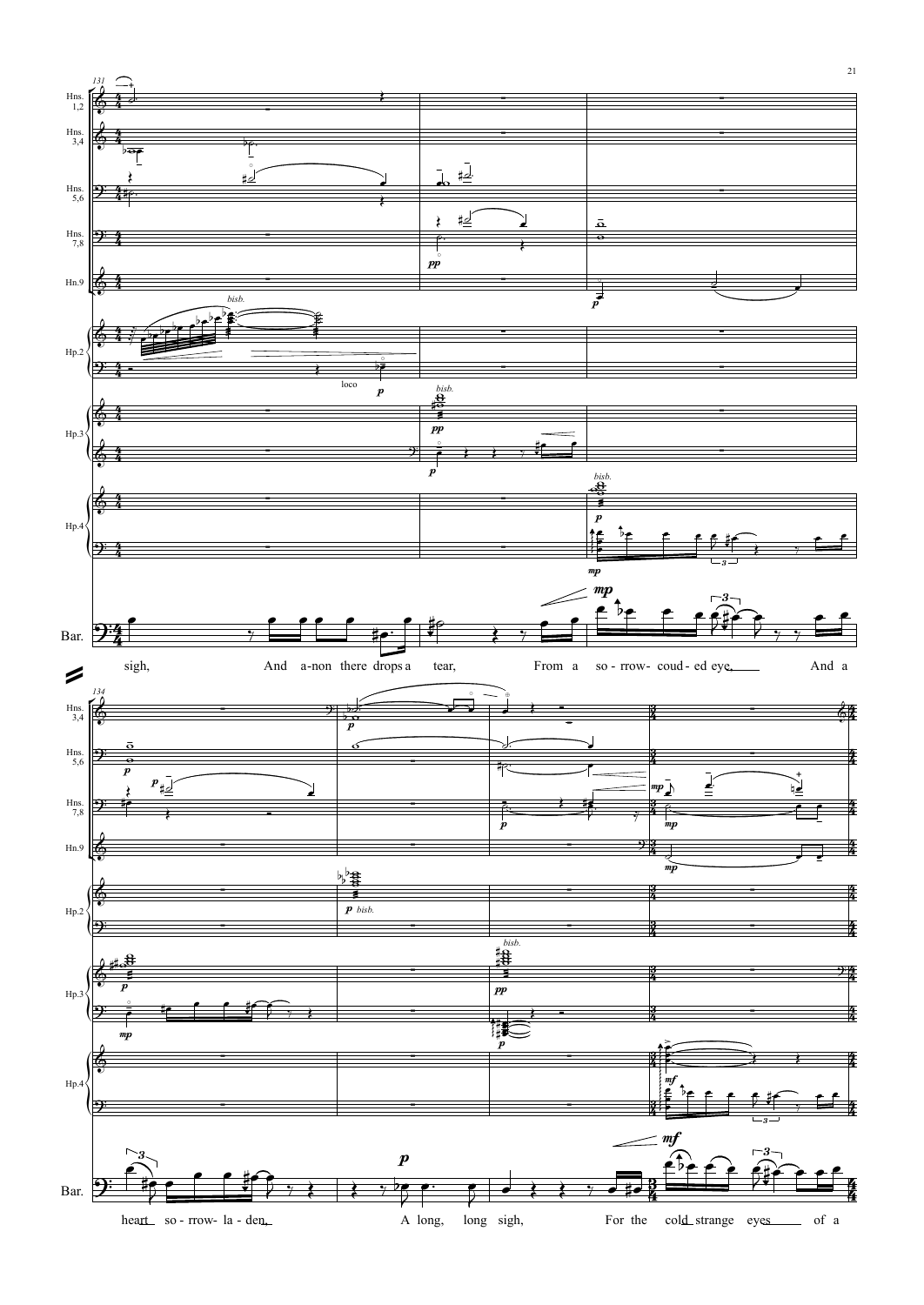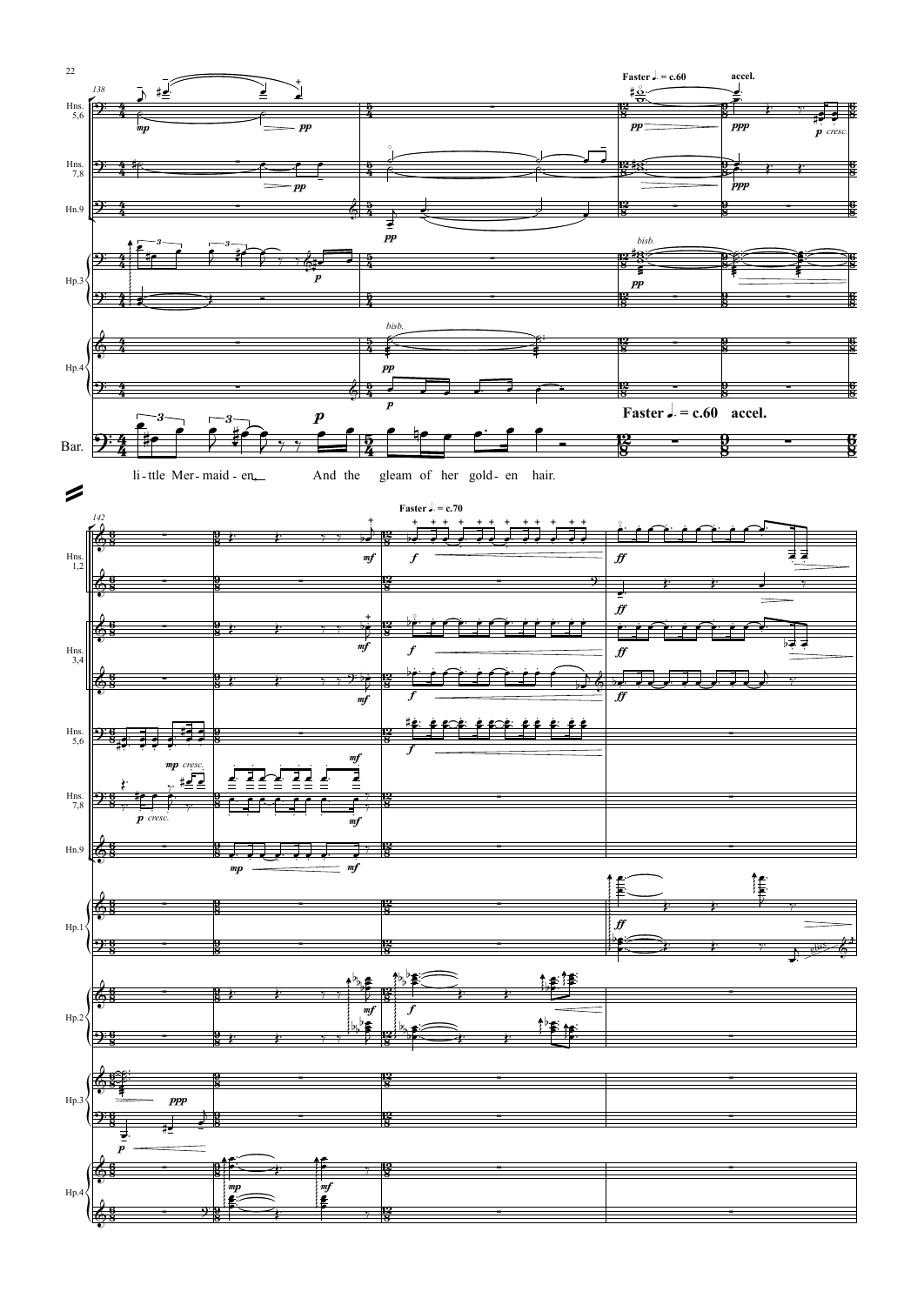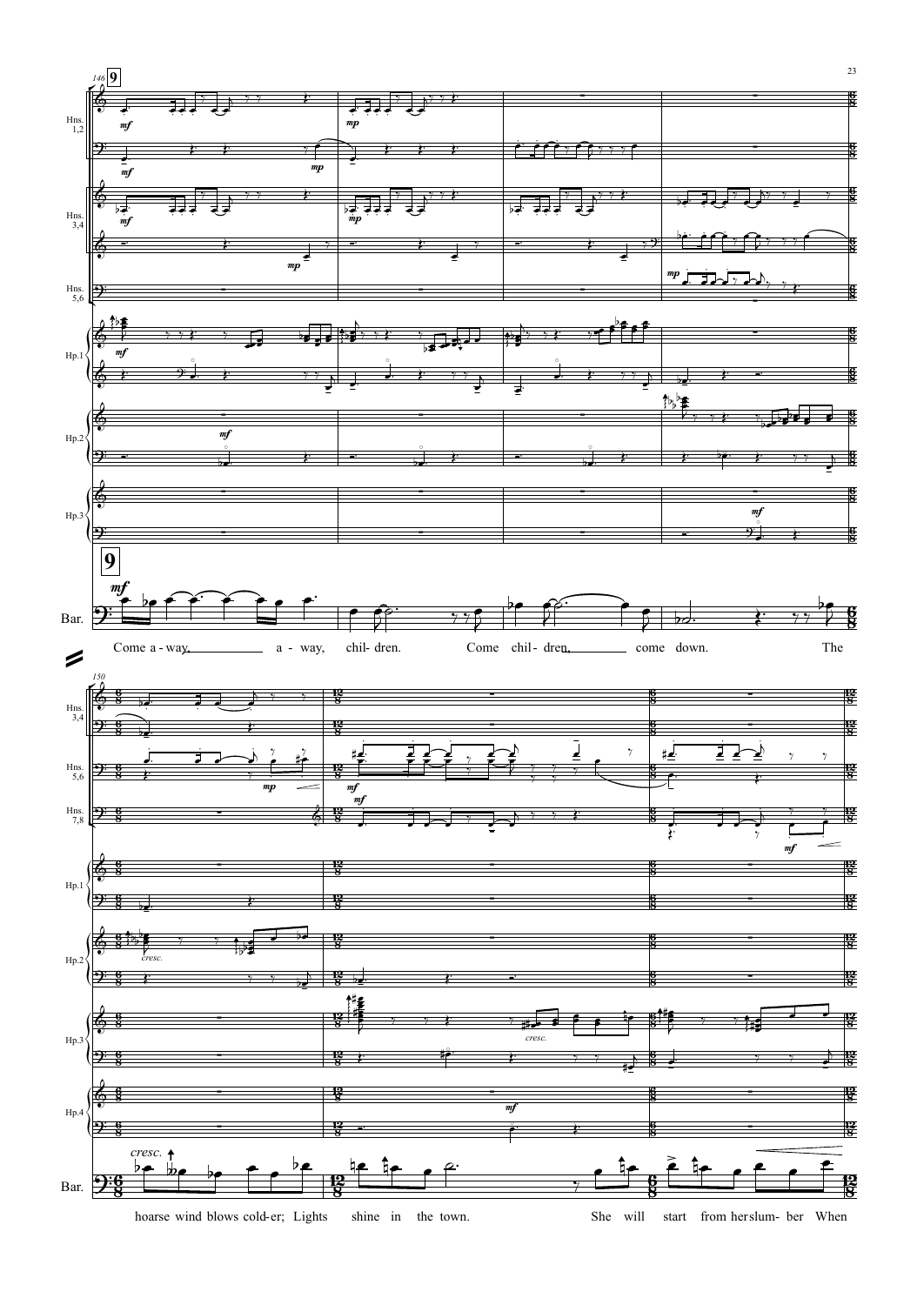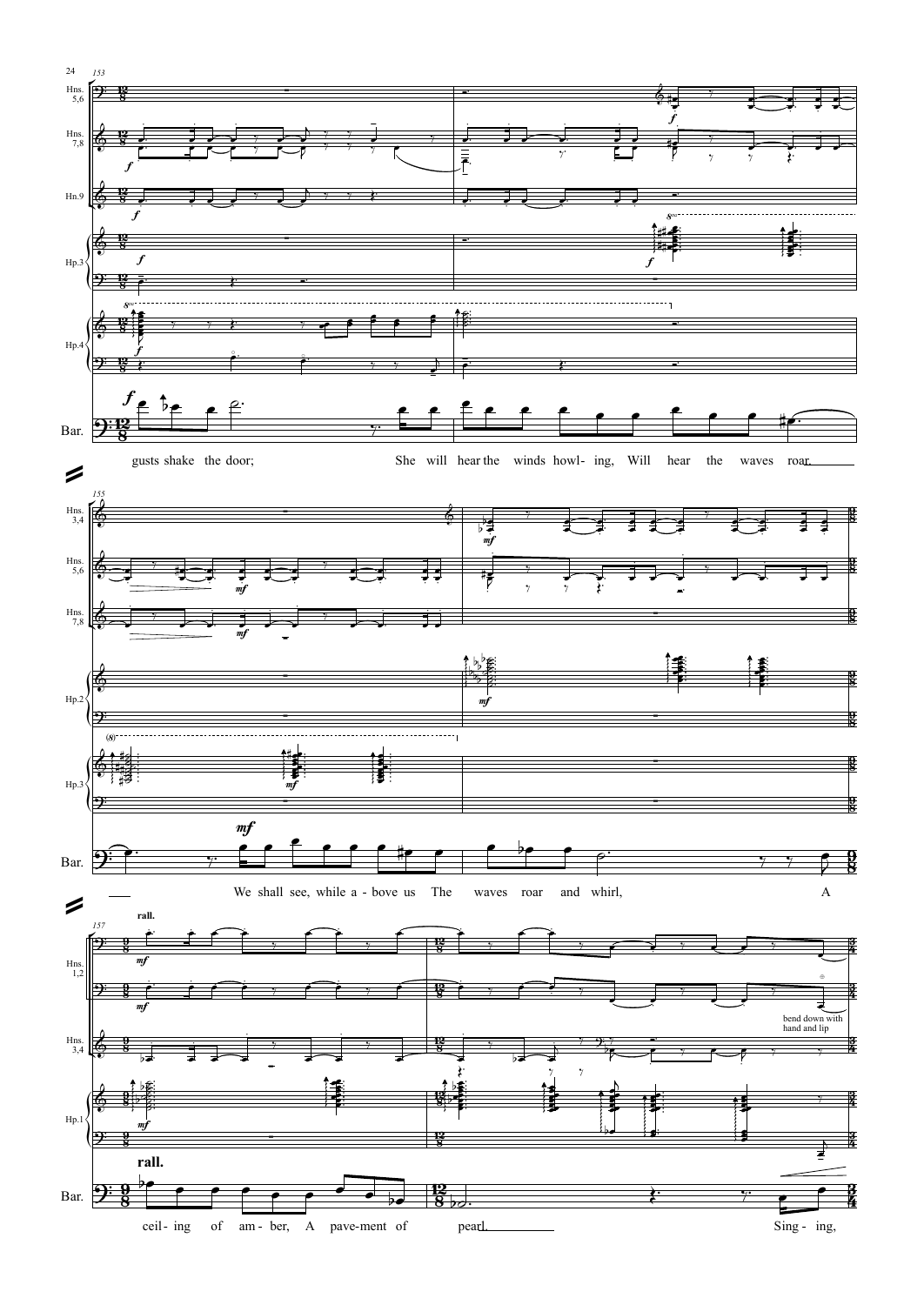